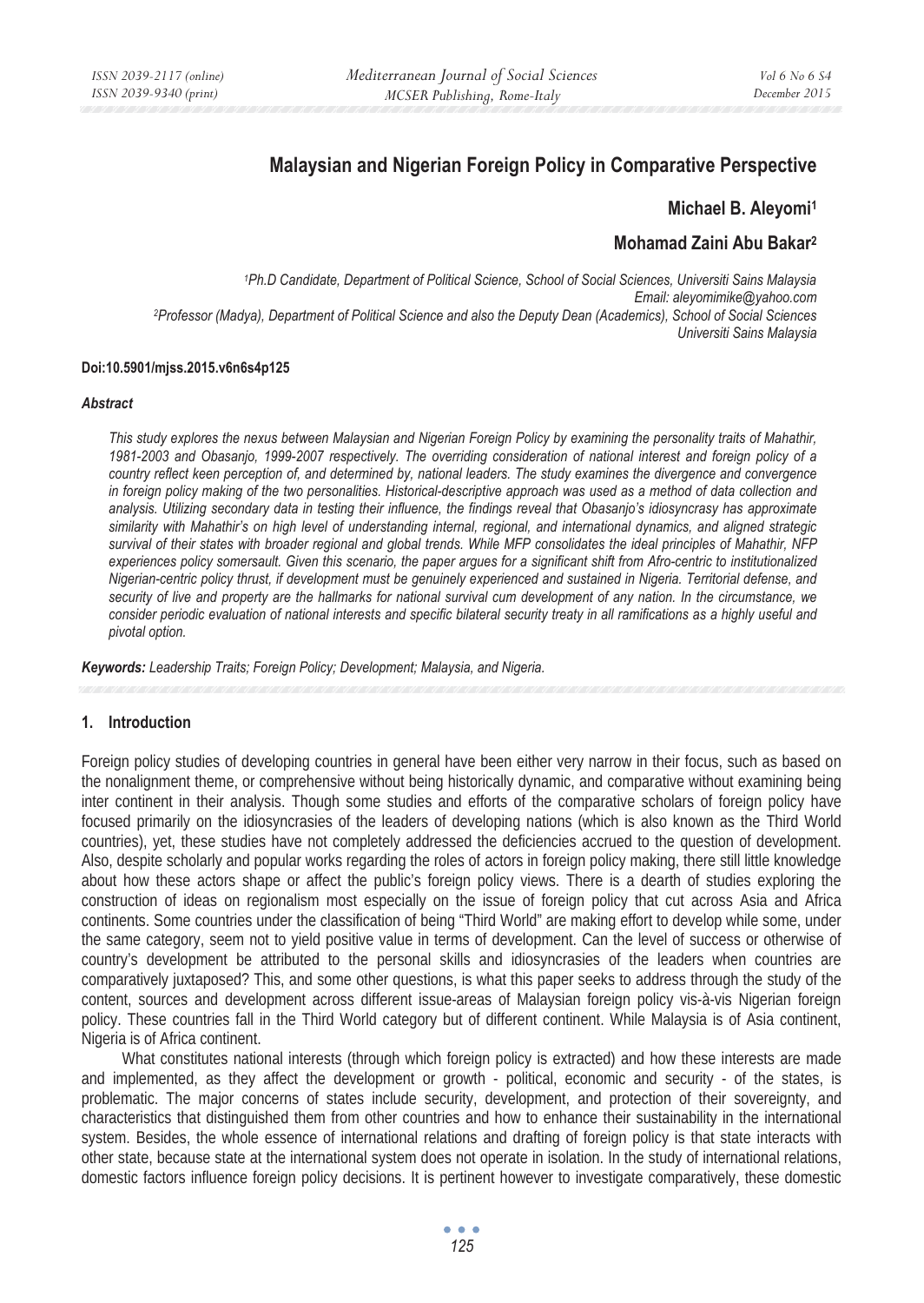exigencies which Campbell (1998) calls "institutionalized ideas", that are represented at the highest levels of the decision making structure in foreign policy decision outcomes. This being said, foreign policy of a nation is a diplomatic concept that explains the level of state's relations with other states outside boarder. Based on this fact, foreign policy needs to be active, reactive and proactive towards the aspirations of the citizenry, because the citizen's welfare is the first target in the diplomatic concentric circle (Adoba, 2014). In other words, states' actions towards foreign policy formulation and implementation have a telling effect on the image of the country and citizens wherever they resides. The overriding consideration of national interests and foreign policy of a country reflect keen perception of, and determined by, national leaders. Therefore, the functionality of foreign policy behooves the policy makers' ability. Hence, this study investigates the nexus between Malaysian and Nigerian Foreign Policy by examining the personality traits of Mahathir, 1981-2003 and Obasanjo, 1999-2007 respectively on foreign policy decision making.

Essentially, the perception of a country in the international community is attributed to competency or ineptitude in political leadership's skills in addressing economic, political and security challenges that may afflict the country (Goldstein and Pevehouse, 2010:103; Ogunbayo, 2011:28). The foreign policy of any country is premised on key concepts stemming from its own unique historical experience, its present level of achievement, its aspiration as a nation-state among the comity of nations, and its perceptions of national potential in relation to the opportunities and constraints arising from the character of the international system. The persistence of these long-term national interests and structural factors generally determine foreign policy making regardless of who holds political power. In other to frame up the study of foreign policy in general against the backdrop of Malaysia and Nigeria, a short critical historiographical review of the two countries' foreign policy vis-à-vis the personalities traits of Mahathir and Obasanjo is indispensable.

The choice of Malaysia and Nigeria makes the study fascinating and expedient because both countries share similar colonial history since they were both colonized by Britain and are members of the Commonwealth of Nations. While Malaysia got independence in 1957 Nigeria got independence in 1960. Both countries have common social cultural background, they are both heterogeneous states, the two countries are radically split along ethnic and religious lines with three major ethnic groups (the Malays, the Chinese, and the Indians in Malaysia, while the Yorubas, the Igbos, and the Hausas in Nigeria) and with existence of an elementary or basic knowledge of nationhood. They are also members of Organization of Islamic Cooperation (OIC). In terms of businesses and products, they are almost the same because whatever is produced in Malaysia the market is available in Nigeria. Both countries have been diplomatic friends and are members Developing-8 (D-8) an Organization for Economic Development Cooperation among eight (8) countries: Bangladesh, Egypt, Indonesia, Iran, Malaysia, Nigeria, Pakistan, and Turkey. The two personalities under review can also be said to have moved the foreign policy of their respective countries from traditional to modern foreign policy.

Malaysia and Nigeria bilateral relationship was formally established way back in 1965 when the first and the only Nigeria's Prime Minister, Alhaji Abubakar Tafawa Balewa, became a good and diplomatic friend of one of Malaysia's postindependence leaders and Father of Malaysia's independence *Bapa Kemerdekaan*, Tunku Abdul Rahman, who incidentally the first Malaysia's Prime Minister (Teik, 1996). Although Nigeria set up its Malaysia high commission in 1991, primarily to promote diplomatic relations between the Federal Republic of Nigeria and Malaysia and also with the mission of promoting trade and investments between the two countries and issuance of visa to nationals of Malaysia, wishing to visit Nigeria. Based on long historical and cultural ties, together with many common good and interests, both countries have intensive bilateral arrangements and have been enjoying warm and cordial relations. Nigeria has its High Commission in Kuala Lumpur while Malaysia has its High Commission in Abuja. Their relations are based on economic co-operation. Despite these historical and personal similarities, the two countries are of different stride in the level of development. This study attempts to painstakingly examine this phenomenon and postulate ways of achieving stable bilateral relations in all ramifications and enhance development most especially in Nigeria.

#### **2. Objectives and Methods**

There is a belief that foreign policy of any nation is not an illogical business rather it is systematic and organized process that operates through some laid down rules and regulations, which is expected to be impactful and acceptable (Effiong, 2012). Therefore, the objective of this study is to examine how these principles are made and implemented by the State or policymakers. This is with a view to differentiate changes and continuities, divergence and convergence in foreign policy making of Malaysia under Mahathir's and Nigeria under Obasanjo's regimes respectively. It bids to add to the existing knowledge, fills the gap that previous literature could not cover, and provides useful information to academics and public policy makers so as to provide succor for their intellectual curiosity and inquisitiveness on the pace of development of the two countries.

The paper adopts qualitative and descriptive methods of analysis drawn largely from secondary sources, which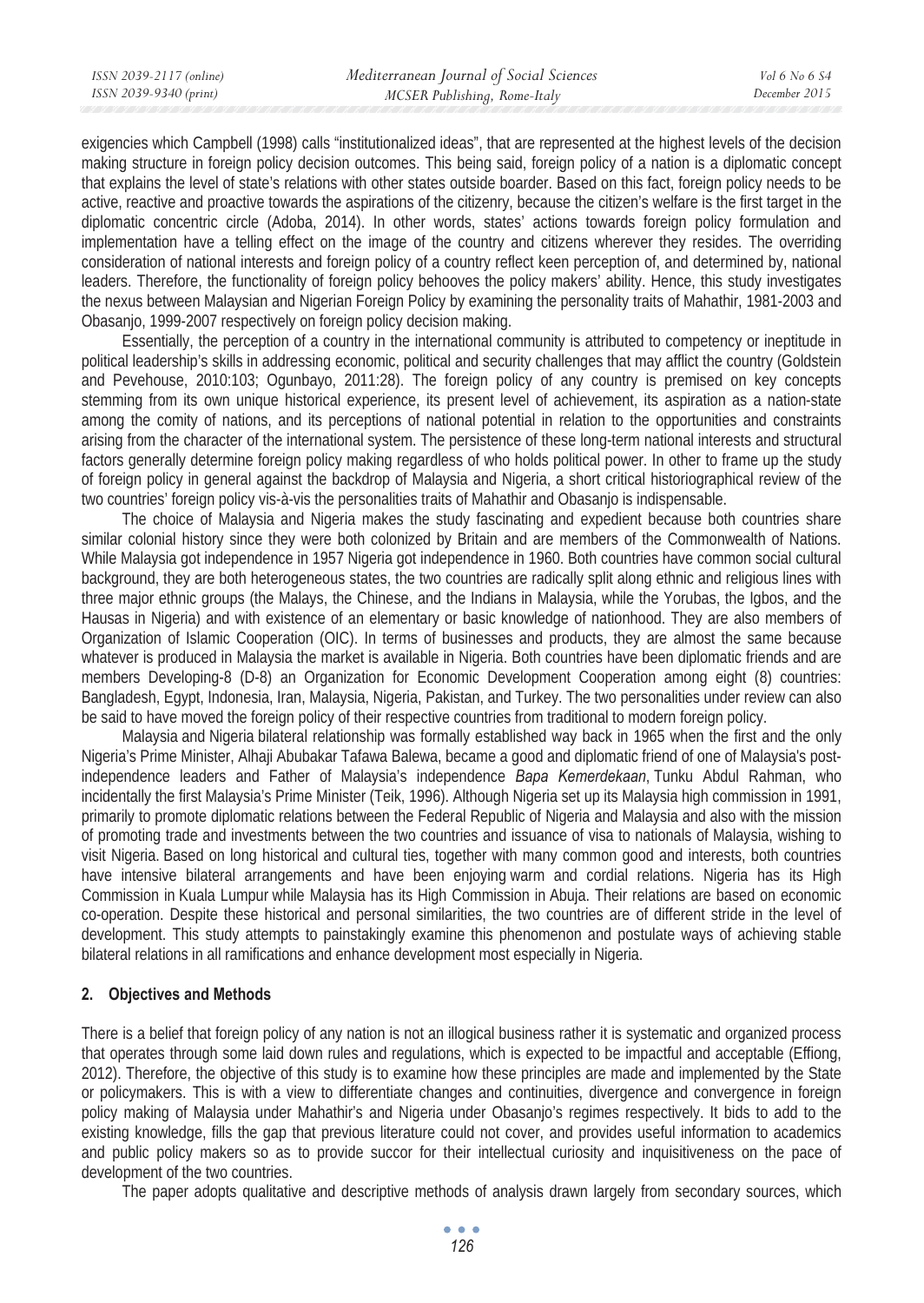were sourced through library materials such as official document, books, journal articles, newspapers, and internets materials. The eligibility and inclusion criterion to integrate the qualitative approach in this study is due to its significant advantages. The use of qualitative data gathering method is more open to changes and refinement of research ideas as the study progresses. This implies that qualitative data gathering tools is highly flexible and analytical.

### **3. Theoretical and Conceptual Analysis**

Foreign policy analyses have tended to focus on policy makers and leadership styles (Ajinde and Aleyomi, 2014). This factor may be defective in developed countries without demands for consideration of other salient elements, but leadership idiosyncrasy in foreign policy making is very relevant and indispensable in developing countries. Dealing with the issues of Foreign Policy Analysis, there is need of cognitive approaches which will help to explain the roles of foreign policy actors in decision making towards development or otherwise. These approaches have been in the crux of researchers on interstate actions. The ideas-oriented scholarship towards comparative study of status quo of the countries in the international system most especially the "Third World" has been considerably limited (see Adler, 2002; Houghton, 2007). This limitation is in part owing to the lacuna in the fields of International Relations, Comparative Politics, and Foreign Policy Analysis. To tackle the issues surrounding foreign policy analysis, there is need to apply cognitive approaches.

According to Oppermann and Spencer (2013), foreign policy analysis can be seen from two major cognitive approaches which are salience and metaphor analysis. It is cognitive because it is relating to thought processes of acquiring knowledge by the use of reasoning, intuition and perception. The issues relating to salience and metaphor are cognitively heuristics that address different aspects of foreign policy problems. The approaches complement each other with long pedigree due to their ability to making foreign policy. The foreign policy making and action of Mahathir and Obasanjo, like that of any other leaders, are matters of salience and metaphoric analysis and decisions (Adeniji, 2005; Oppermann & Spencer, 2013). A rational leader engages in cost-benefit analysis of maximizing gains and minimizing losses in international politics. The concept of salience looks at the *priming* of issues in the foreign policy making while the concept of metaphors relate to the *framing* of these issues. In other words, the salience approach of foreign policy issues deals with critical and primary issues that foreign policy actors attend to while metaphor explains how actors structure these issues and outline them as policy options to be implemented without jeopardizing the national interests.

Like all theories, the cognitive approach has its own shortcomings as well. Ideational problems and cognitive dissonance as opined by Festinger in social psychology (Folarin, 2013) are some of the attached difficulty of the approach, cloaked in uncertainties, ranging from effect of events on the international scene on decision making and multiple goals of decision makers. Due to different aspects of human's (actors) cognition with tendency of been competitive or complimentary relationship to each other, the application of cognitive approaches to analyze foreign policy making is indispensable (Campbell, 1998). Certain factors impinge on decision makers' capacity to make decisions, such as the fact that most times decisions are reached in a group context, or put differently agreement is required before a decision is arrived at without proper priming and framing. Another significant problem to this approach is the difficulty of defining the issues that require decision makers' attention (Flanik, 2011). This is obvious as a result of lack of or delay of information, while some information available is most times inaccurate. Nigeria is facing the problem of ambiguity in defining what national interest is, hence, affect her goal selection. Cognitive approach to decision making model captures the essence of the arguments in the paper and will be the binoculars to look at the issues and scale to comparatively examine the decisions and actions of the two personalities under review and how these decisions have impacted on their individual countries.

Against this backdrop, it is pertinent to note that the contemporary situation of Malaysia and Nigeria is a fundamental example of decisions made in the past by the decision makers and the importance placed on the domestic environment in shaping the nation's foreign policy. Mahathir foreign policy is best explained within the overarching concern of national interest and development. He skillfully makes that argument in full awareness that this concern did not operate within a vacuum and hence his attention was on domestic, idiosyncratic (modernization) and external factors (Dhillon, 2009). His era underwent significant shifts in terms of direction, nature, substance, style and rhetoric. For Nigeria, the fundamental connection between economic capacity and the projection of continental leadership challenges in foreign policy is a recurrent dilemma. This is presently aggravated by external forces associated with globalization. Though the Obasanjo's foreign policy was also concerned on the national interest and attention drawn to domestic challenges, regional and continental affairs were seen to be more of priority. Obasanjo, cited in (Okolie, 2010), opines that "Nigeria cannot provide a credible leadership for West Africa in particular and Africa as a whole without a sustained effort to develop the appropriate structural foundation domestically, but Africa will always remain strategic to Nigeria's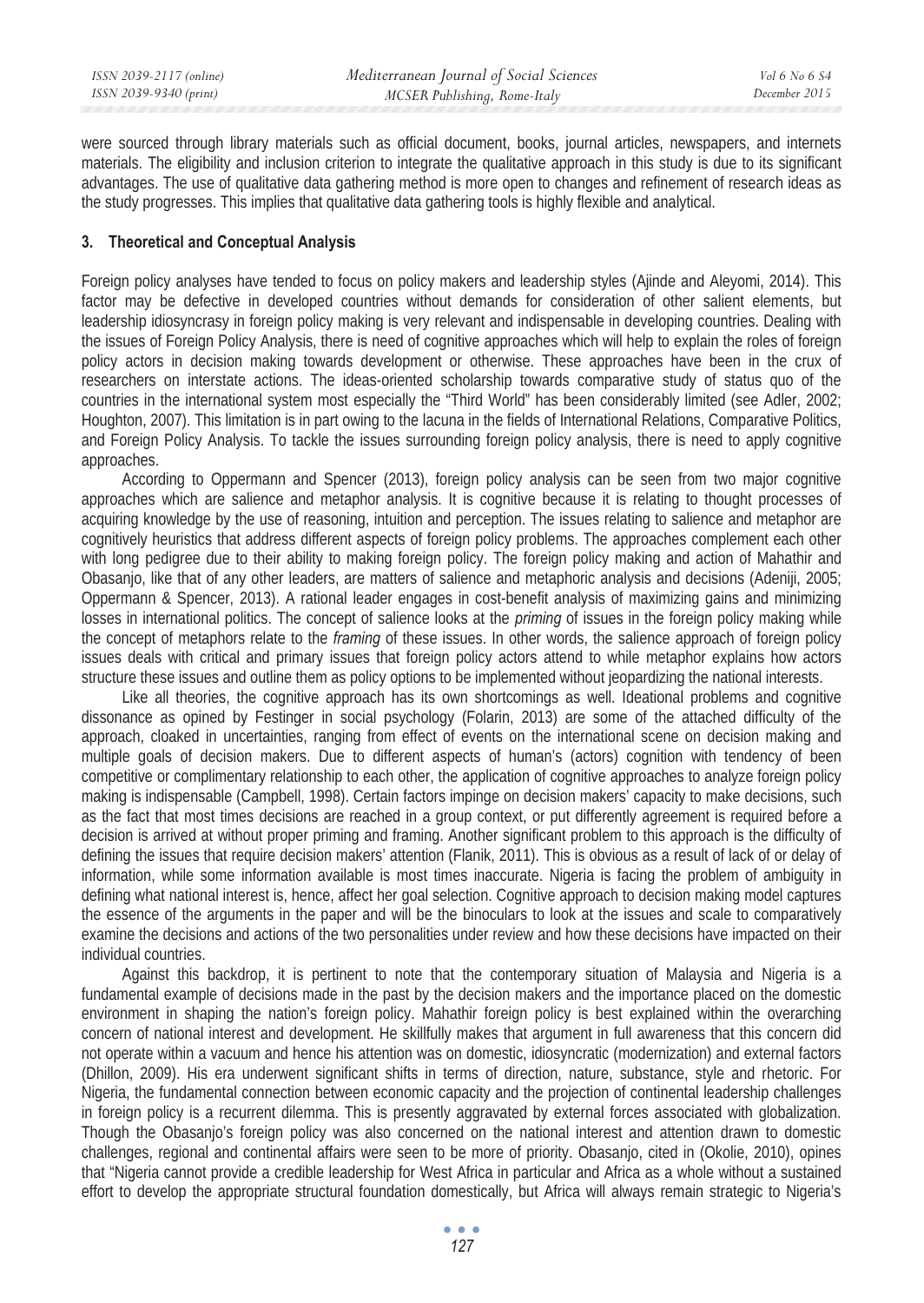*December 2015* 

foreign policy". This statement is a clear indication that Nigeria foreign policy is traditionally established on, and still continues with its, Afrocentric foreign policy thrust.

A critical review of foreign policy literatures indicates that scholars are mutually consensual in their opinion, description, and definition on the concept (Heilbrunn, 2009; Eze, 2010; Saliu, 2013). The essence of any nation's foreign policy is intended to maximize the available opportunities and minimize the cost of domestic threats within and outsides its geographical boundaries. A fundamental concept in international relations that states invariably use as a tool of understanding as well as policy is the national interest. This concept is so basic to the pursuit of foreign policy that it is seldom defined, and usually taken for granted that statesmen, policy makers, entrepreneurs, and scholars have a common understanding of its meaning. When applied to foreign policy, the national interest of any state represents an aggregation of its goals and capabilities in relation to the goals and capabilities of other similar actors in the international system (Nathan, 1995). Hence, the National Interest of Malaysia and Nigeria, in this regards, necessarily reflect keen perception by the national leadership of the relationship between ideal (what is desirable) and reality (what is possible). It is this relationship or the ability to maintain a workable balance between these values of desirability and possibility that determines the nation's foreign policy analysis.

The link between domestic politics and foreign policy has been confirmed because foreign policy is a product of many domestic factors and forces to a very large extent (Rolenc, 2013). While foreign policy could be seen as the totality of all actions, decisions, and interactions between or among nation-states in the international system, national interests are actions, circumstances, and decisions regarded as benefitting a particular nation. National interests are basic goals or motivations that countries seek to achieve which undergird the diplomacy of the respective nations within the international system, foreign policy is an instrument, the calculated steps or methodology (actions or inactions) through which nations intend to achieve their goals outside its geographical boundaries (Harun, 2009; Agreen, 2014). Unfortunately however, literatures have shown in clear terms that National interest of a country is the interest of its leader. Policy makers most especially the head of government are the key determinant factors of what national interest is. Every vibrant foreign policy derives its strength from the domestic needs of the country and the populace. Internal political events usually have a lot of impact on foreign policy (Bulley, 2014), hence, the overriding consideration in foreign policy implementation is, and should, always based on the concept of national (masses) interest, Malaysia and Nigeria are no exception as the following discussion will demonstrate.

# **4. Foreign Policy Decision-Making: The Divergence vis-à-vis the Convergence of Mahathir's and Obasanjo's Personalities Traits**

There is a leader in any government, who has the authority to make foreign policy. According to Kaarbo (2013), the uniqueness of these leaders shapes the state's foreign policy. Under these conditions, idiosyncrasies of a leader may shape what the state does, and this occurs frequently in country's foreign policy-making. The impact of personality on decision-making as it relates to foreign policy analysis is controversial. While Smith (2012) submits that it is mere fallacy to analyze and understand countries' foreign policy due to the leader's personality traits, but Echono (2013) counters Smith submission and opines that personality traits often affect foreign policy decision. The quality and effectiveness of a leader influence, either positively or otherwise, foreign policy decision making which will in turn brings development, if the personality traits contain good decision making skills and competence. Be that as it may, personality traits influence foreign policy analysis, when leaders possess good decisional latitude in domestic and external affairs. This is where complementary role of priming and framing foreign policy play a significant part. According to Magbadelo (2012), every regime has an understanding of what its historical mission in the country's economical and socio-political landscape was, and that perceived essence had often informed the regime's foreign policy experts on what the country's relations in the global society should be. There is no agreement among the international relations experts on what foreign policy thrust of a country should be in the extant literature but the onus of political decisions and country's relations in the international system rest on the political leaders of such country. It is expedient, however, to briefly examine what informed foreign policy making under the two regimes of Mahathir and Obasanjo in Malaysia and Nigeria respectively.

# *4.1 The Foreign Policy and Personality Traits: Tun Dr. Mahathir Mohamad (1981-2003)*

Dr. Mahathir Mohamad became the fourth Malaysia's Prime Minister on July 16, 1981. He is described as a visionary, dictator, modernizer and anti-Western (Saravamuttu, 2010), but above all, Father of Development *Bapa Pembangunan* and a defender of 'Asian Values'. The foreign policy under his watch has been described as distinct among 'Third World' leaders in several ways. Teik (1996) admires Mahathir's vision and ideology of state intervention to restructure and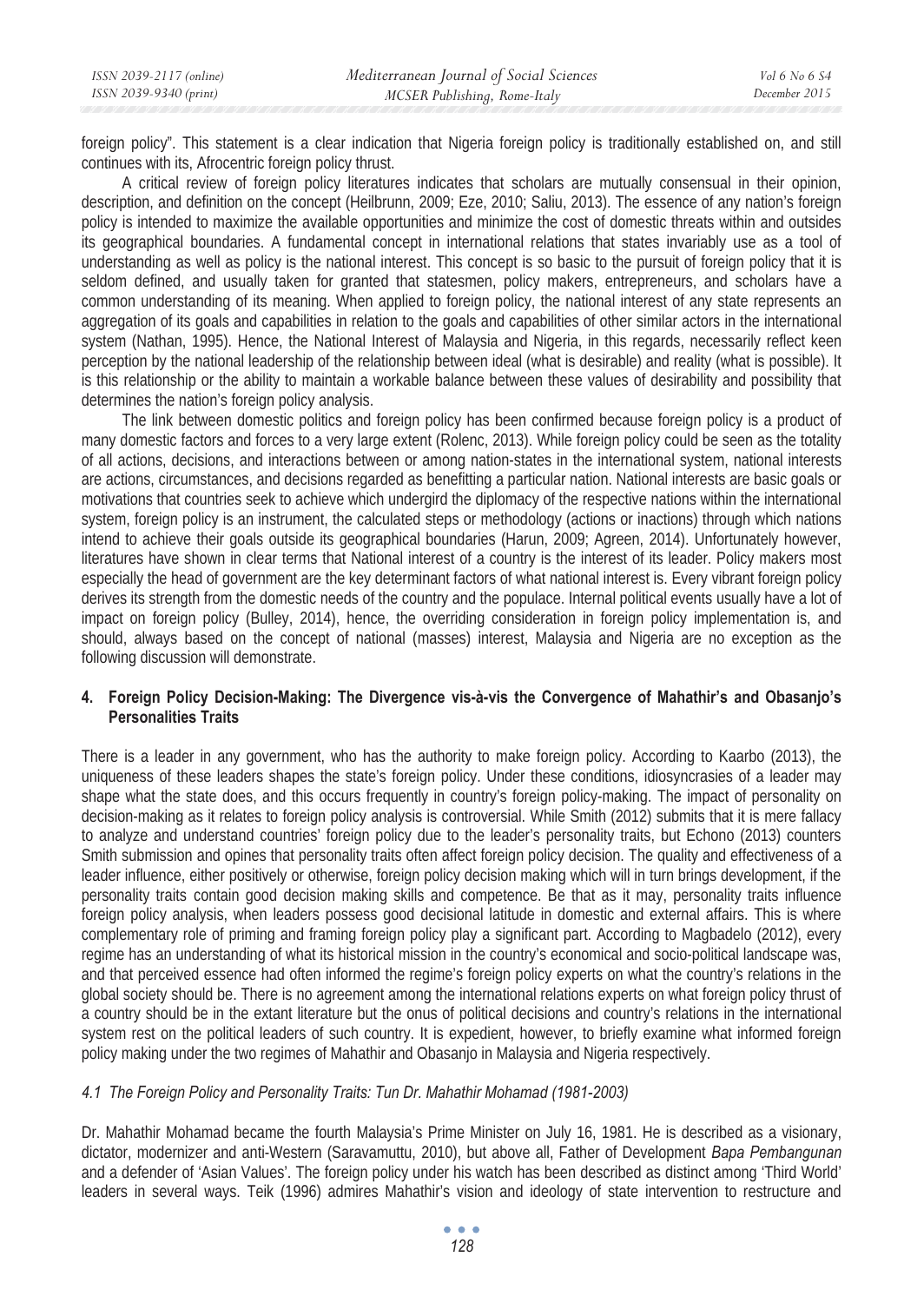industrialized Malaysia into Asia's 'Fifth Tiger' with an enigma of ideas on nationalism, capitalism, Islam, populism and authoritarianism which are the core of Mahathirism. The Malaysian foreign policy under Mahathir brought significant change to Malaysia and has been described as independent, active and pragmatic (Yusoff and Soltani, 2013). Mahathir's foreign policy thrust is best understood by focusing upon the interaction of his personal idiosyncrasy, pertinent domestic issues, and external factors that are relevant and significant to the country. The domestic elements during the Mahathir era are accorded a binocular look of focusing on ethnic integration, regime maintenance and national development, while the external variable encompasses regional and global events (Dhillon, 2009). His unrelenting efforts to move Malaysian foreign policy away from traditional stance (Harun, 2009), made Mahathir to often seen as the sole author of the country's foreign policy and father of modernization.

Malaysia is widely held as a great development success story among the third world countries. The motivation underpinning Malaysia's foreign policy under Mahathir's premiership is undisputable evidence to the contemporary status of Malaysia among the comity of 'developing' nations, in Asia and other continent. The driving force of Malaysian foreign policy under this period was concerned for national interests in the area of security and a search for acquisition of national wealth and development. The thought of Mahathir to transform and modernized Malaysia was summarily documented by Kershaw (1999:407) when he argues that Mahathir sees capitalism as the key to the country's liberation from determinism; his idea on religion conservatism brought Islam, interpreted to rationalize the work-ethic which capitalist success presupposes, while avoiding any hint of cultural hegemonism which would alienate non-Muslims; Mahathir's own populist relationship with the Malay masses and the shift from populism towards authoritarianism; and the post-1990 vision of developed-country status for Malaysian by 2020, alongside with final emergence of a 'one' Malaysian people are all embedded in Malaysian foreign policy under Mahathir administration. In reality, these encapsulated the contents of realism and idealism as well as constructing the policy to attain security, prosperity and wellbeing of all Malaysian citizens. Mahathir aspiration to galvanize the Malaysian nation to transcend its 'developing' status and join the league of the industrialized states was significant and his achievements were testament. His most typical prescription for international economic success and strategic credibility was advocated and formed an important theme of his political techniques with the introduction of "Look East Policy", a policy that had confrontation with the West by not so much in order to extract trade liberalization, favourable credit terms, technology transfer among others, to unify the different races of Malaysia through a shared conviction of external menace (Kershaw, 1999).

The foreign policy under Mahathir was premised on consistent, principled and pragmatic ways of managing National Interest, bearing in mind the limits and constraints prevailing in the domestic and international spheres. Mahathir believes on the need for a sound economic policy/orientation in order to be successful nation and gained the respect of other nations. He 'radically' shifted focus from political to economic through the public policy to build a self-confidence nation according to its own mould and targeted for economic growth and development to improve the quality of lives of the citizens (Jomo, 2001). Mahathir embarked on some strong hand decisions and grip on the country's affairs to sustain political stability, peace and security (Abdul-Hamid, 2010). The foreign policy postures, initiatives and outcomes, encompassed the country's security, economics, political and societal wants and needs in the fulfillment of its goals and aspirations to be a developed nation by 2020. It is a truism that any policy formulation and decision making would have the stamp of the leader, his interpretation of events and environments as he perceived them as well as his reactions towards them (Houghton, 2007).

Mahathir continued with the inherited policy of regionalism which serves as the cornerstone of Malaysia Foreign Policy since independence. Maintaining regionalism was a fundamental factor of the National Interest. The prerequisite for domestic economic growth and development was to see the region living in peace, security and stability with freedom and neutrality free from any major powers rivalry (Harun, 2009). The foreign policy postures, initiatives and outcomes, under Mahathir, had domestic relevance and international acceptance, which served the National Interest of Malaysia aligning it to the struggles against the injustices and unfairness in the international political system in all dimensions (Cantir and Kaarbo, 2012). As a player, Malaysia had an influencing role in the organizations of the South countries, such as the NAM, G15, (where Malaysia was one of the founding members). Malaysia was also one of the main backers of the South Centre, a body established as a secretariat for the South countries to champion the cause of the developing countries on issues of trade and the economy at the WTO in Geneva (Syed, 2014). Malaysia showcased itself during the Mahathir era as a model of a successful developing country and sustained a more tolerant and harmonious diverse society and was politically stable. Amidst economic contractions and lurid political battle between Mahathir and his erstwhile deputy – Anwar Ibrahim which put Malaysia into precarious situation of fears and apprehensions in 1998, Prime Minister Mahathir Mohamad was able to levitate the economy and revived consumer confidence, and convinced Malaysians that his capital-control gambit will work, boosting its chances of success (Appell, 1998; Muhamad, 2014).

The criticism pro-East and anti-West methodology of Mahathir is left undecided among foreign policy scholars both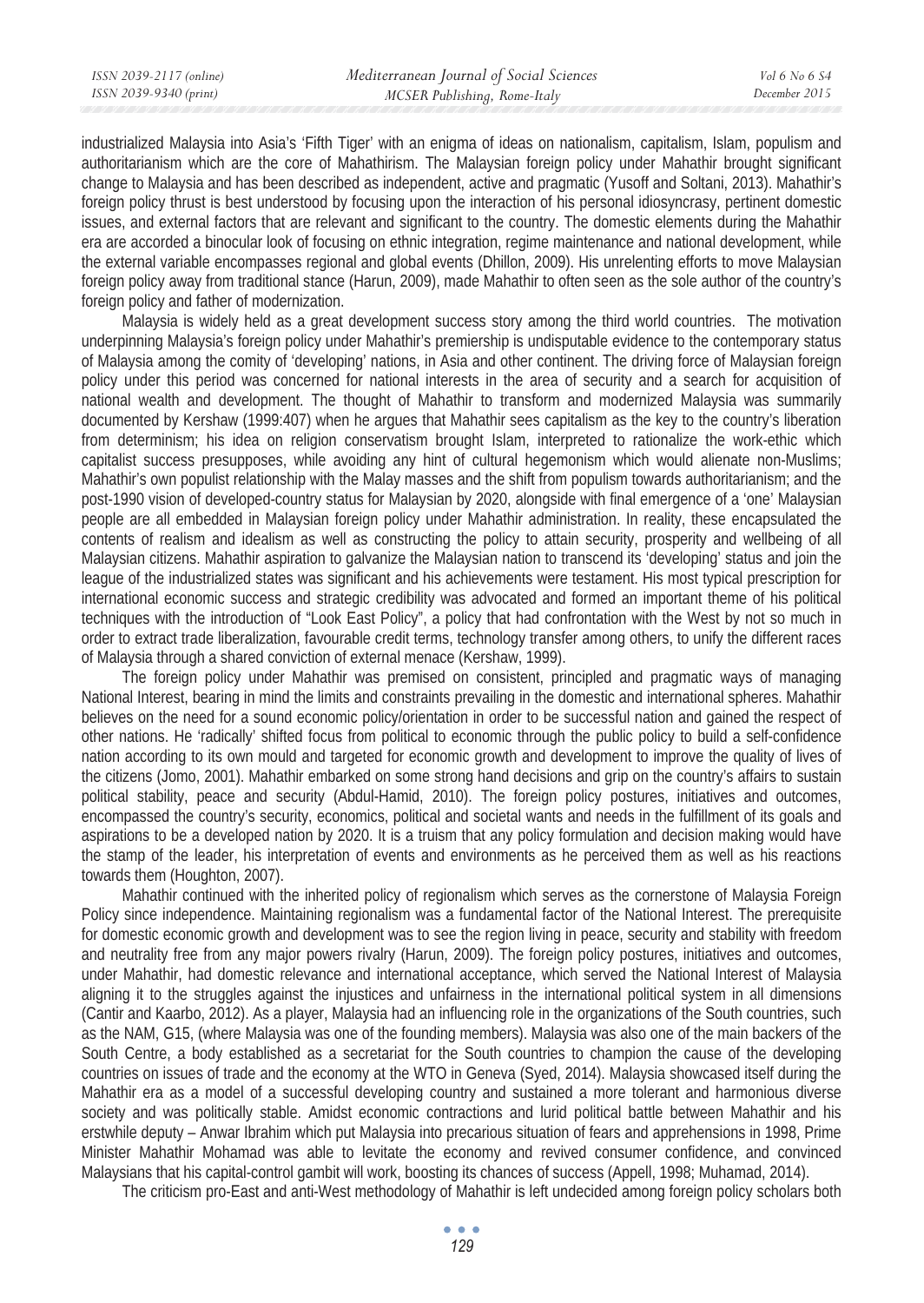at the domestic and international levels (Abdul-Hamid, 2010; Moten, 2011). Mahathir has been labeled as anti-West and authoritarian especially in his international political posturing but his interpersonal relationships with some Western political and business leaders would indicate otherwise (Syed, 2014). By no means of justifying Mahathir's action toward the West, there were two observable sides of Mahathir. Firstly Mahathir in the defense of the national interest, he was essentially independent and uncompromising, and secondly in the economic policy and personal relationships he was a more pragmatist. His actions to some extend were very much driven by his view on the injustice and unfairness of the colonial era, and the international system. His actions arguably would have been to rearrange the international political, economics, security and societal systems to create a more balanced world order for the benefits of the developing and developed countries. Mahathir seemed to be a realist but at times showed an inclination towards idealism in foreign policy formulation and decision making.

### *4.2 The Foreign Policy and Personality Traits: Chief Olusegun Obasanjo (1999-2007)*

The relationship and impact of any independent nation-state with other states, influences certain decisions that will directly or otherwise affect such state and others in the international system. The return to civil rule and the swearing in of a democratically elected president, Chief Olusegun Obasanjo, in May 29 1999, launched the country into a 'new phase' of external relations (Okpokpo, 2000). Since independence, Africa has been the centerpiece for Nigeria's foreign policy with emphasis on emancipations, development and unity of Africans both within and outside the continent, and political and socio-cultural liberation of African states (Ajinde and Aleyomi, 2014:491-531). Be that as it may, the major principle influencing Nigeria's foreign policy can be summarily put as: the unsuccessful non-alignment, as Nigeria unabashedly titled to the west; multilateral diplomacy; and afrocentric policy thrust.

The foundation and the line of direction of Nigeria foreign policy when President Olusegun Obasanjo took over power in 1999 was in apprehensive position and shrouded in uncertainty. Politically, the structures were very fragile and destabilizing as a result of long date of military rule in the country. The economic was in a bad shape with financial crunch, unemployment and high level of poverty (Fayomi, Chidozie and Ajayi, 2015). Another contradictions and apprehension to the emergence of Chief Obasanjo was his military background and personality traits. This was coupled with regional politics as he, a Yoruba man who did not enjoy popular support from his tribe, but was seen from many quarters to have been sponsored by the Northerners hence, he will be loyal to them at the expense of national interest. All these challenges notwithstanding, his foreign policy option was rated high. His level of preparedness and foreign relations, through his world tour and subsequent achievements that addressed some domestic problems was crystal clear and a testament to his personality traits (Oviasogie and Shodipo, 2013).

In a bid to align with the gale of globalization and rid the vestiges of development crises, Obasanjo's regime was pious to address this, not only in Nigeria but also at the continental level. There were concerted efforts of Nigeria with some other Africa countries to the formation of some organizations (Saliu, 2006). Also, Nigeria was a founding member and leader of the G-15, G77 (Group of 77) and Non-Aligned Movement. During Obasanjo's administration, Nigeria faced a lot of power tussle in the African continent as South Africa, Libya and Nigeria were contending as to who lead Africa despite all the efforts by Nigeria to combat the economic challenge in Africa continent. Due to his sense of seriousness to issues of national transformation, Obasanjo jumped an 'excusable' protocol and performed the role of the foreign affairs minister. He was undeterred by the fact that the headquarters and chair position of the AU went to South Africa, a situation which many scholars regarded as the beginning of Nigeria's less leading role in the continent. There is no disputing the fact that the leading role of Nigeria given her enormous resources in Africa is indispensable within the continent. Perhaps, this act disabused the mind of some Africa countries mostly the Francophone speaking which view Nigeria as a continental imperialist.

At the Domestic level, Obasanjo's foreign policy reinvigorated the national image on corruption and the perception that Nigeria is a dumping ground of fake drugs. He tried to address the issue of corruption through the introduction of anti corruption bill. The successful passage of this bill established Independent Corrupt Practice and Other Related Offences Commission (ICPC) and the Economic and Financial Crimes Commission (EFCC) to fight any corrupt act in the system. These institutions performed creditably well during the Obasanjo administration (Oviasogie and Shodipo, 2013). The successes recorded as a result of the above established institutions created conducive environments that encouraged foreign investors. The increase in Foreign Direct Investments (FDI) resuscitated the ailing economy the military bequeathed to the country in 1999 and reintegrates Nigeria into the global economy. Obasanjo's administration enhanced infrastructural restoration like in roads, energy, and telecommunications amongst others. One of his greatest achievements was in the areas of telecommunication (and many other sectors like National Electricity Power Authority - NEPA) by allowing competition in the sector. This effort allows more than one control of market supply, especially in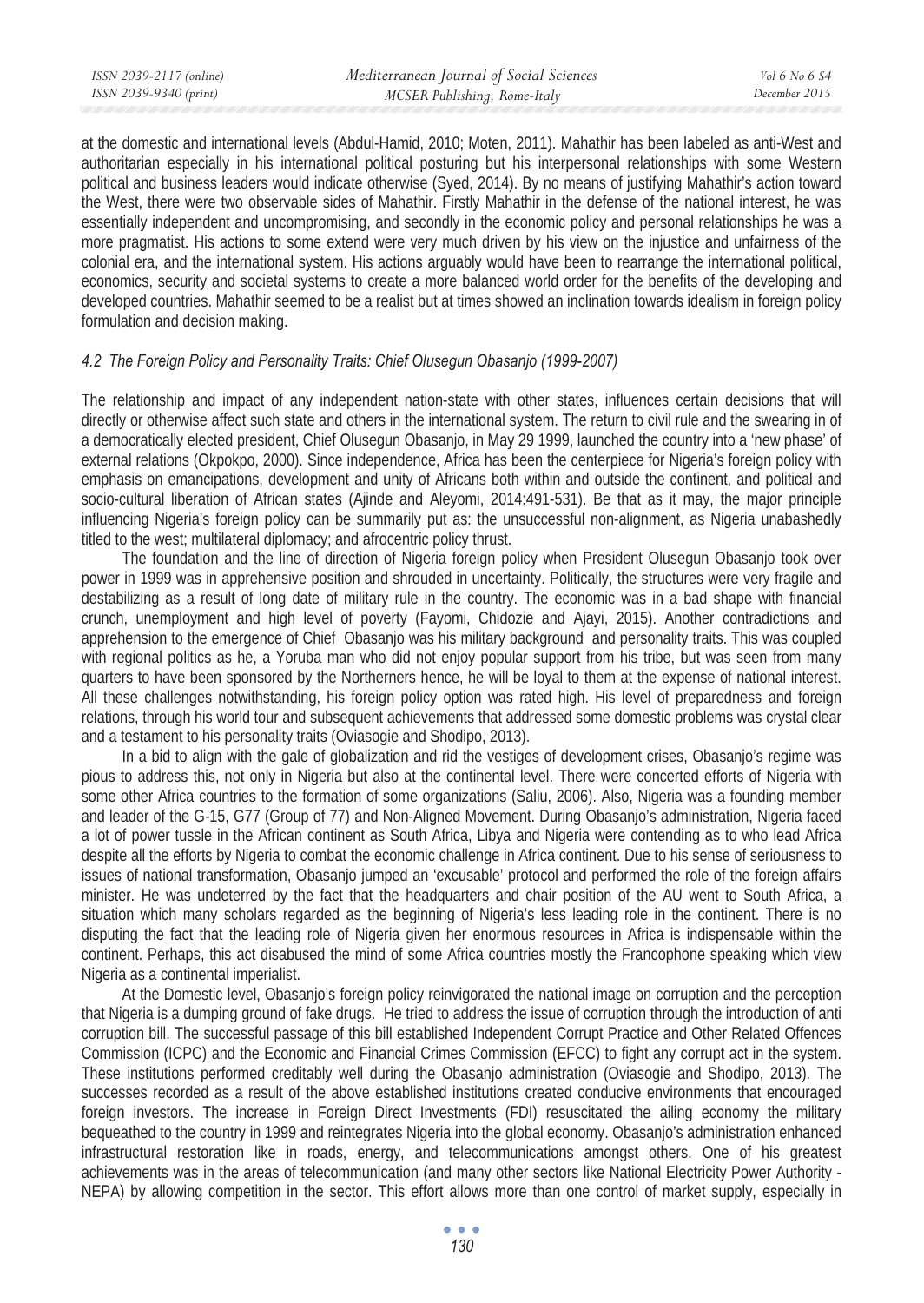### NITEL (Adeniji, 2005; Zaki, 2011).

As laudable this was, Obasanjo's administration had noticeable characteristics of authoritarian tendencies of the military rule a syndrome oppressive and undemocratic behaviour that negates rule of law. Due to this personality traits and obvious challenges Obasanjo had with the National Assembly, Oviasogie and Shodipo (2013), accuse him of being despotic. Bogus spending on regional and continental peacekeeping, precipitate diplomatic shuttles, sundry international conferences and other mediatory endeavours than its allocation to the missions without sufficient proof that it had explored other cost efficient options are all testaments. Besides, the foreign policy under Obasanjo failed, in practical terms, to harness the all-inclusiveness of the centre-piece and the principle of reciprocity embedded in the economic determinism school of thought to create for Nigeria a vibrant, proactive and responsive foreign policy without at the same time giving the country the illusory great power status. For the ordinary Nigerian, concentric foreign policy does not make any meaning if it cannot be adjudged as beneficial to the extent at which his quality of life is affected at both the short and long run.

### *4.3 The Foreign Policy under Mahathir and Obasanjo Administrations: Convergence and Divergence*

The foreign policy behaviour under the two leaders in their respective countries had national interest as the major goal and their personality played significant role in maintaining foreign relations as enshrined in the national interest. They embarked on decisions and grip on the country's affairs to sustain economic reform and development, political stability, peace and territorial security. Both leaders were very active while in office towards the attainment of the national interest and quality foreign policy goals. They both applied cognitive approach to analyze their foreign policy. They were both indignant to policies that counterproductive. At various instances, these two leaders have successfully displayed these personalities' traits in making foreign policy decisions. They applied the principle of 'carrot and stick' in dealing with issues, though they are more nationalistic and more distrustful, but some of their actions indicated that they have to deal with the nature of the international system and exigencies, because international politics has influence on domestic decisions. Therefore, foreign policy decisions attest to the ability of leaders to understand and address not only the domestic exigencies but also manage the pressures associating with the international system. This effort, though not a new idea was intensified under the reviewed administrations of Mahathir and Obasanjo.

Be that as it may, there are discrepancies and clash of interest between what is supposed to be an individual (leader) interest and national interest. The perception of Mahathir towards the West, not minding his justification, had some telling effects on the country. Nigeria under Obasanjo did not hold any 'unfriendly' relations with any country of the world. While Malaysia embrace continuity and is building on significant foundation laid by Mahathir in the governing structure to keep its development status, Nigeria is facing significant pressures for reform mostly on the issues that affect economy (though now the largest economy in Africa) and foreign reserve. Some of the reasons to this set back are the global economic meltdown in 2008-2009 and leadership failure to diversified economy. A competitive export and diversified economy is not vulnerable to external shocks. This helped Malaysia not to significantly feel the global economic meltdown unlike Nigeria's economy whose growth has been mostly driven by oil, which represented 95 percent of export growth.

While the Malaysian foreign policy is experiencing relative development due to continuity in most of Mahathir's foreign policy ideology, post-2007 administrations have failed to consolidate on the gains of Obasanjo's foreign policy decisions that would have accrued from the "diligent application" of the constructive and beneficial foreign policy. Policy summersault has made the country's foreign policy towards economic development not well-articulated. The biggest problem with the performance of Nigerian leaders is their inability to be specific on what they want to achieve and have them prioritized. Nigerian leaders generally come into office with an all-conquering aura to solve all Nigerian problems at a time thereby end up in doing everything but completing nothing. This is one of the reasons for Nigeria's development crises. The mismanagement of Boko Haram crisis which escalated into insurgency and terrorist group is testament to unfocused leadership in Nigeria.

# **5. Conclusion**

This study has shown the effect of personal idiosyncrasies in foreign policy making. The paper has also identified the changes in internal and external politics as they affect foreign policy analysis thereby suggests that both internal and external factors must be properly harmonized for effective formulation and execution of foreign policy. The formulation of foreign policy of any state is the virtual prerogative of national leaders. The various foreign policy postures, initiatives, traits and outcomes during the Mahathir's and Obasanjo's eras were shaped and influenced by the national interest, with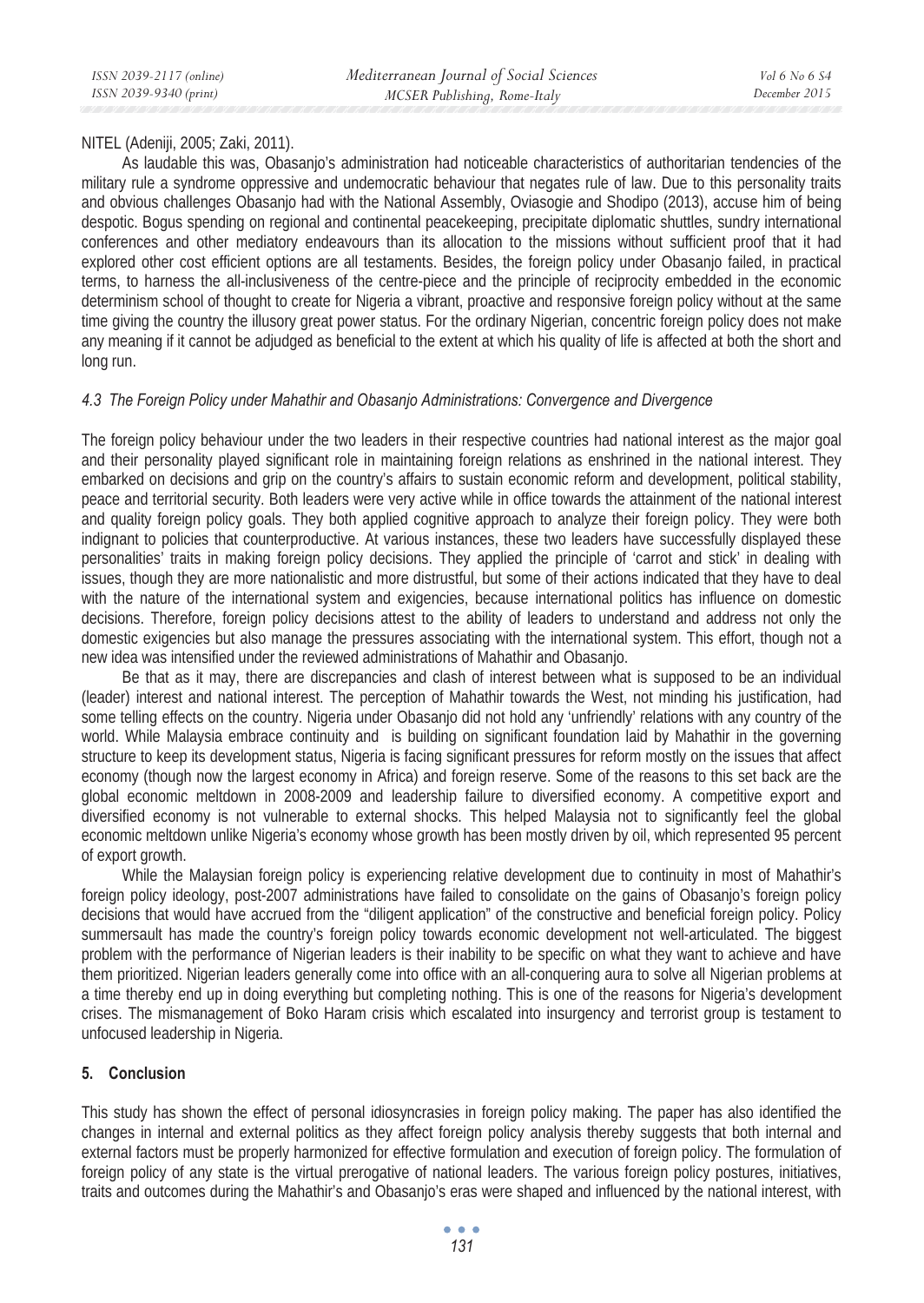*December 2015* 

change and continuity. As noted earlier, the choice of Mahathir and Obasanjo examines the personality role of leaders, through a qualitative and descriptive analysis, in foreign policy making most especially in the third world countries. The leaders' idiosyncrasies determine the development of the countries interstate relations, and how they twine with the national interest.

During the era of Mahathir, he was chiefly not deterred by external and domestic political pressure in other to swiftly redirect the country's foreign policy. His values and perceptions toward the development of Malaysia locally and reengineering its image internationally was decisive impact upon an institutionalized policy, through which pattern of decision-making, communication and influence correspond closely to formally defined roles and relationships that exist within the country vis-à-vis her engagements with other comity of nations. The level of 'radical' development Malaysia has attained today is attributable to Mahathir regime's decision-making process and personality traits to domesticate development. Given this scenario, we recommend that Nigeria should embrace a significant swift from Afrocentric to an institutionalized Nigerian-centric policy thrust (where the interest of the state and the citizenry is paramount) if development must be genuinely experienced and sustained in Nigeria. Besides, territorial defense, and security of live and property are the hallmarks for national survival strategy and development of any nation. Therefore, we consider periodic evaluation of national interest and specific bilateral or multilateral security treaty in all ramifications as a highly useful and pivotal option. Security diplomacy needs reassessment by the two governments in other to respond to changes and update their security apparatus to meet the international standard and make it a core foreign policy tool.

#### **References**

- Abdul-Hamid, A. F. (2010). Politically Engaged Muslims in Malaysia in the Era of Abdullah Ahmed Badawi (2003-2009), *Asian Journal of Political Science,* 18(2):154-176
- Adeniji, J. (2005). Cost and Dividends of Foreign Policy, Abuja: The presidential Advisory Council on International Relations
- Adler, E. (2002). Constructivism and International Relations, in Walter, C. et al (eds.) Handbook of International Relations, Beverly Hills: Sage Publications
- Adoba, I. (2014) Nigeria's Role in the Leadership of Africa: A Foreign Policy Perspective, http://www.academia.edu/10314154, Retrieved February 27, 2015.
- Agreen, J. I. (2010) The Problematic of Redefining Nigeria's National Interest in the Contest, http://www.pointblanknews.com/Articles/ artopn2675.html, Retrieved April 22, 2014
- Ajinde, O. & Aleyomi, M. B. (2014). Nigeria's Foreign Policy, 1960-2014: The Problems and Prospects, in Ajayi, R., & Joseph O. Fashagba (eds.) Understanding Government and Politics in Nigeria, Omu-Aran: Landmark University Press, pp. 491-531
- Appell, D. (1998). Malaysian policy has yet to Yield Result: Mahathir's Bold Initiative to Revive Economy Draw Keen Scrutiny, *The Asian Wall Street Journal,* Vol. 1.
- Bulley, D. (2014). Foreign Policy as Ethics: Toward a Re-Evaluation of Values, *Foreign Policy Analysis,* 10(2):165-180
- Campbell, J. (1998). Institutional Analysis and the Role of Ideas in political Economy, *Theory and Society,* 27(3):377-409
- Cantir, C. & Kaarbo, J. (2012). Contested Roles and Domestic Politics: Reflections on Role Theory in Foreign policy Analysis and IR Theory, *Foreign Policy Analysis,* 8:5-24
- Dhillon, K. S. (2009). Malaysian Foreign policy in the Mahathir Era, 1981-2013: Dilemmas of Development. Singapore: NUS Press
- Echono, A. (2013). Goodluck Jonathan: Understanding the Psychology of Leadership, *The Lawyers Chronicle,* November 19. http://thelawyerschronicle.com/goodluck-jonathan-understanding-the-psychology-of-leadership/ Accessed May 13, 2015
- Effiong, J. (2012). Reflections on Nigeria's Foreign Policy, *Journal of Social and Psychological Science,* Oxford Mosaic Publications, (5)1, 25-60
- Eze, O.C. (2010). Interrogating the 'National Interest' in Nigeria's Foreign Policy, in: Osita C. Eze (ed.) Beyond 50 Years of Nigeria's Foreign Policy: Issues, Challenges and Prospects, Lagos, *Nigeria Institute of International Affairs,* pp. 79-92
- Fayomi, O. O., Chidozie, F. C., & Ajayi, L. A. (2015). Nigeria's National Image and Her Foreign Policy: An Exploratory Approach. *Open Journal of Political Science,* 5, 180-196. http://dx.doi.org/10.4236/ojps.2015.53019
- Flanik, W. (2011). Bringing FPA Back Home: Cognition, Constructivism, and Conceptual Metaphor, *Foreign Policy Analysis,* 7(4):423- 446
- Folarin, S. F. (2013). Nigeria and the Dilemma of Global Relevance: Foreign Policy under Military Dictatorship (1993-1999), *Covenant University Journal of Politics and International Affairs,* 1(1):21-47
- Goldstein, J. S., & Pevehouse, J. C. (2010). International Relations, Ninth Edition, New York: Longman.
- Harun, R. (2009). In Pursuit of National Interest: Change and Continuity in Malaysia's Foreign Policy Towards the Middle East. *International Journal of West Asian Studies,* 1:23-38
- Heilbrunn, H. (2009). Foreign Policy in terms of Changing Domestic Coalitions and Political Factions, A Paper Delivered at International Seminar on Foreign Policies and New Directions for International Politics, Lagos: Sheraton Hotels, May 6.
- Houghton, D. P. (2012). Reinvigorating the Study of Foreign policy Decision-making: Toward a Constructivist Approach, *Foreign Policy Analysis,* 3(1):24-45
- Jomo, K. S. (2001). Malaysian Eclipse: Economic Crisis and Recovery. London: Zed Books